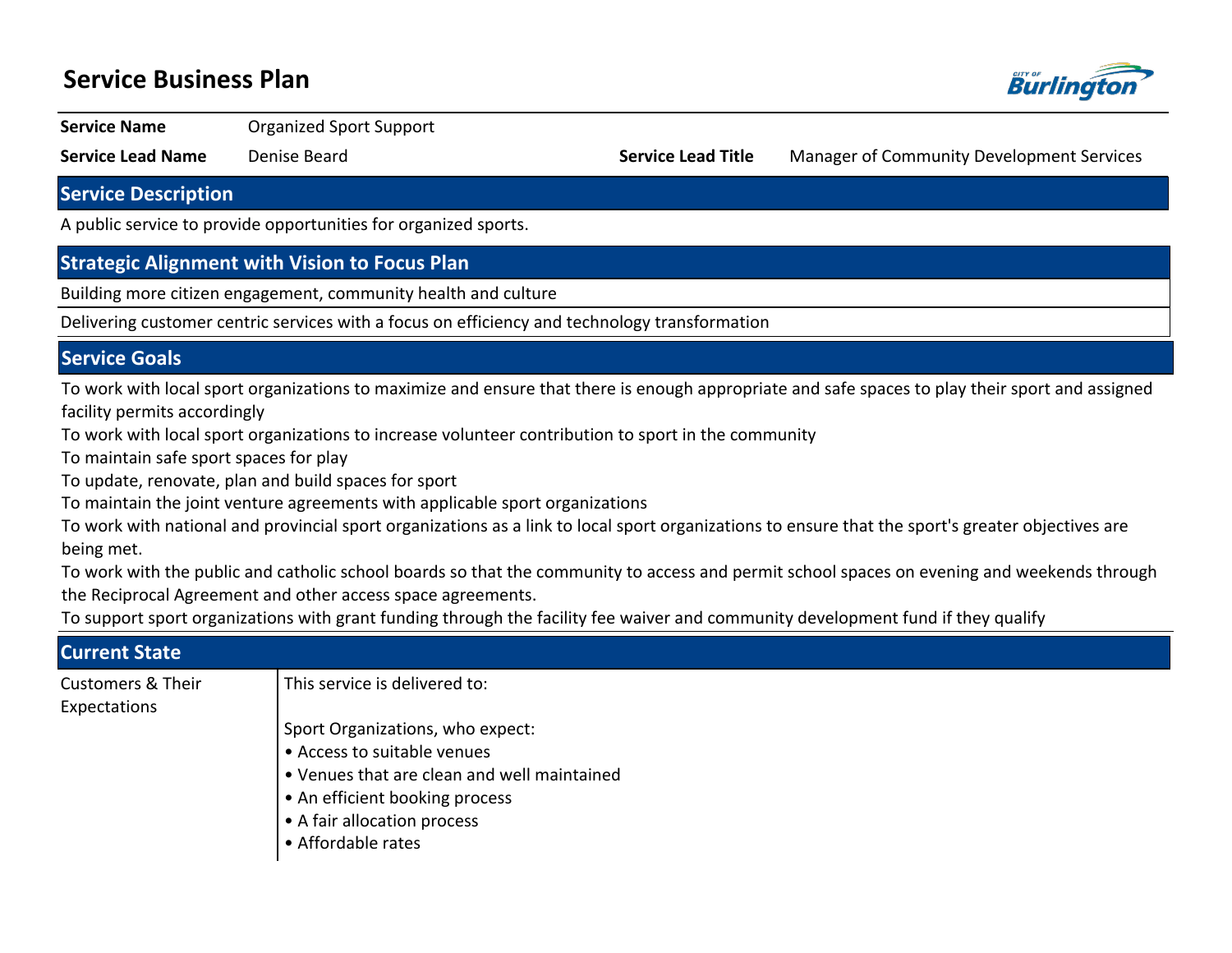|                                                                     | • Help with their growth and development.                                                                                                                                                                                                                                                                                                                                                                                                                                                                                                                                          |  |  |  |  |  |  |
|---------------------------------------------------------------------|------------------------------------------------------------------------------------------------------------------------------------------------------------------------------------------------------------------------------------------------------------------------------------------------------------------------------------------------------------------------------------------------------------------------------------------------------------------------------------------------------------------------------------------------------------------------------------|--|--|--|--|--|--|
| <b>Existing Service Delivery</b>                                    | This service works with sport organizations to offer a variety of sports in Burlington. The service balances permits to<br>make sure that one sport does not get better times and/or venues over another. This is done within the<br>Recreational Facility Space Allocation Policy and the Gender Equity Policy.                                                                                                                                                                                                                                                                   |  |  |  |  |  |  |
|                                                                     | This service works with sport organizations to make sure the sport is played in a safe, clean and well-maintained<br>venue that meets the needs of the sport and supports playfield sport organizations with support through the Park<br>Ambassador program that assist on evening and weekends.                                                                                                                                                                                                                                                                                   |  |  |  |  |  |  |
|                                                                     | This service also works with the two school boards to use the school gyms and playfields for community sport use.                                                                                                                                                                                                                                                                                                                                                                                                                                                                  |  |  |  |  |  |  |
|                                                                     | This service provides permits for 11 ice pads, 10 city gyms, 79 school board gyms, 144 City sport fields and 21 school<br>board sports fields.                                                                                                                                                                                                                                                                                                                                                                                                                                     |  |  |  |  |  |  |
|                                                                     | In some cases, such as gymnastics, the City does not run unique sport facilities. Instead, the service works with the<br>group to develop a business plan for a joint venture facility and program.                                                                                                                                                                                                                                                                                                                                                                                |  |  |  |  |  |  |
|                                                                     | This service manages joint venture agreements with two gymnastic clubs, the three domes at Sherwood Forest Park<br>and the clubhouses for minor football and rugby.                                                                                                                                                                                                                                                                                                                                                                                                                |  |  |  |  |  |  |
| <b>Existing Customer</b><br>Engagement Tools /                      | Meetings, traditional media such as emails, broadcasts, websites, survey requests.                                                                                                                                                                                                                                                                                                                                                                                                                                                                                                 |  |  |  |  |  |  |
| Methods                                                             | Organized Sport also uses engagement strategies as it relates to facility and park renewal and development.                                                                                                                                                                                                                                                                                                                                                                                                                                                                        |  |  |  |  |  |  |
| Is this Service Provincially<br>Legislated?                         | Health Protection and Promotion Act - R.R.O. 1990, Pesticide Act, Accessibility for Ontarians with Disabilities<br>Yes<br>Act, Building Code Act, Fire Protection and Prevention Act, Guidelines for Indoor Air Quality for Arenas,<br>Liquor License Act, Ministry of Tourism and Recreation Act, Physical Activity and Sport Act S.C 2003 c.2,<br>Technical Standards and Safety Act-Operating Engineers Regulation, Boilers and Pressure Vessels<br>Regulation, CSA-51-97 Boiler, Pressure Vessel and Pressure Piping Code and the CSA-B52-99 Mechanical<br>Refrigeration Code. |  |  |  |  |  |  |
| For this Service are there<br><b>Approved Service</b><br>Standards? | Yes Road and Parks Maintenance Council-Approved Service Standards<br>Approve sport field service standards                                                                                                                                                                                                                                                                                                                                                                                                                                                                         |  |  |  |  |  |  |

# **Programs**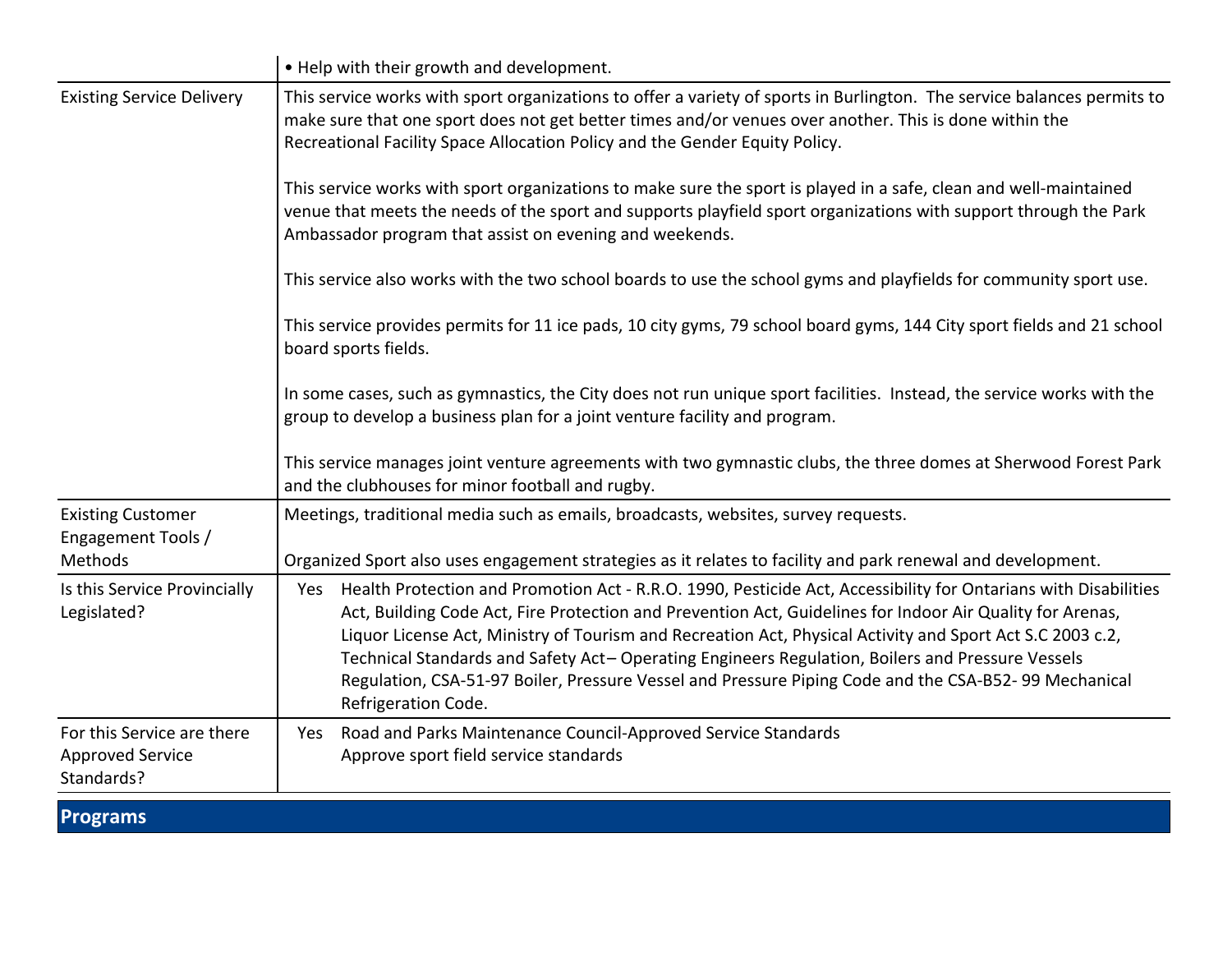| <b>Sport Organization</b><br>Relationships               | Develop and maintain relationships with sport organizations at a national, provincial and local level both the not-for-<br>profit and for profit sector.                                                             |  |  |  |  |
|----------------------------------------------------------|----------------------------------------------------------------------------------------------------------------------------------------------------------------------------------------------------------------------|--|--|--|--|
| <b>Sport Venue Operations</b>                            | Routine day-to-day operations such as:<br>• venue set-up<br>• cleaning, mowing<br>• Field and facility maintenance<br>• Field and facility repair/renewal<br>• Customer Service support on site in the sports fields |  |  |  |  |
| <b>Sport Venue Renovations</b>                           | Renovate sport facilities to meet the needs of sport organizations for safe play and to address emerging trends.                                                                                                     |  |  |  |  |
| Sport Organization Granting                              | Review grant requests from sport organizations.                                                                                                                                                                      |  |  |  |  |
| <b>Sport Organization</b><br>Allocation of Space         | Permit suitable space for sport organizations in City and school board spaces.                                                                                                                                       |  |  |  |  |
| <b>Sport Joint Venture</b><br><b>Contract Management</b> | Assess, review and determine if the City would enter into a joint venture with a community group.<br>Develop and monitor joint venture lease and relationship agreements.                                            |  |  |  |  |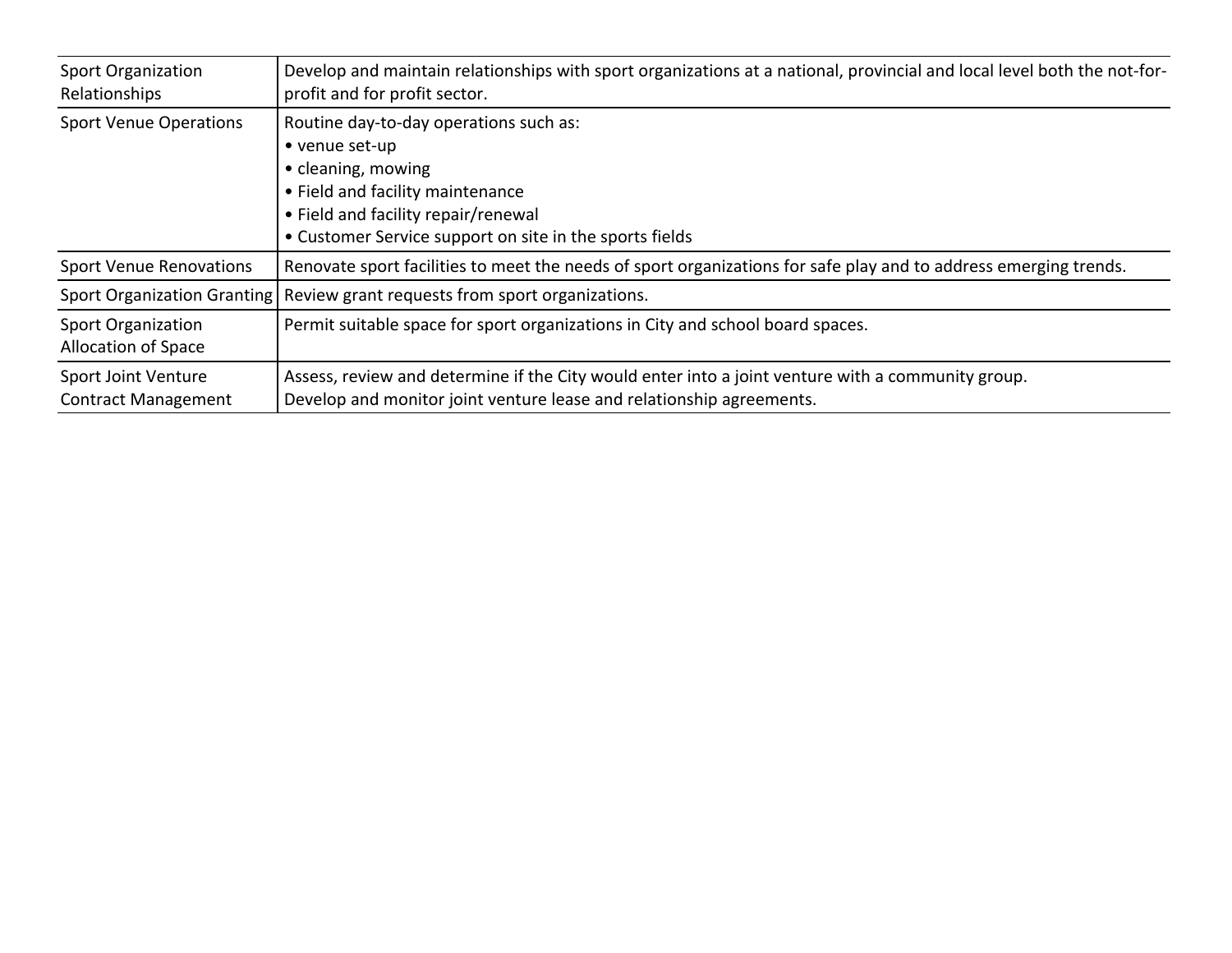## **Recent Continuous Improvement Initiatives**

In 2019 staff:

Implemented the first full year of the new permitting software system Sponsored a Coaching Women in Sport session targeted at coaching young women 12-16 so they remain in sport. Hosted the Raptors Viewing Parties

Worked with various sport organizations on park and facility development projects including: Cityview Pavilion - functional design Skyway Arena - functional design Tansley Woods Park - netting, lit pathways, irrigation, soccer post replacements Sheldon Park - redesign discussions Maple Park – lights added & backstop replacement Champlain Park - redesign opportunity Mohawk Park - reconfigure discussions Cavendish Park - reconfigure discussions Brittany Park - backstop replacement, paths, etc Domes discussions with some sport groups and Catholic board

City Staff also completed renovations to:

The east side of Sherwood Park including a re-build of the pavilion and washroom facility

Staff continue on the development the Space Allocation Process and Procedures

Grant \$5,895 to sport organizations

Assisted in the development of the Framework for Parks and Recreation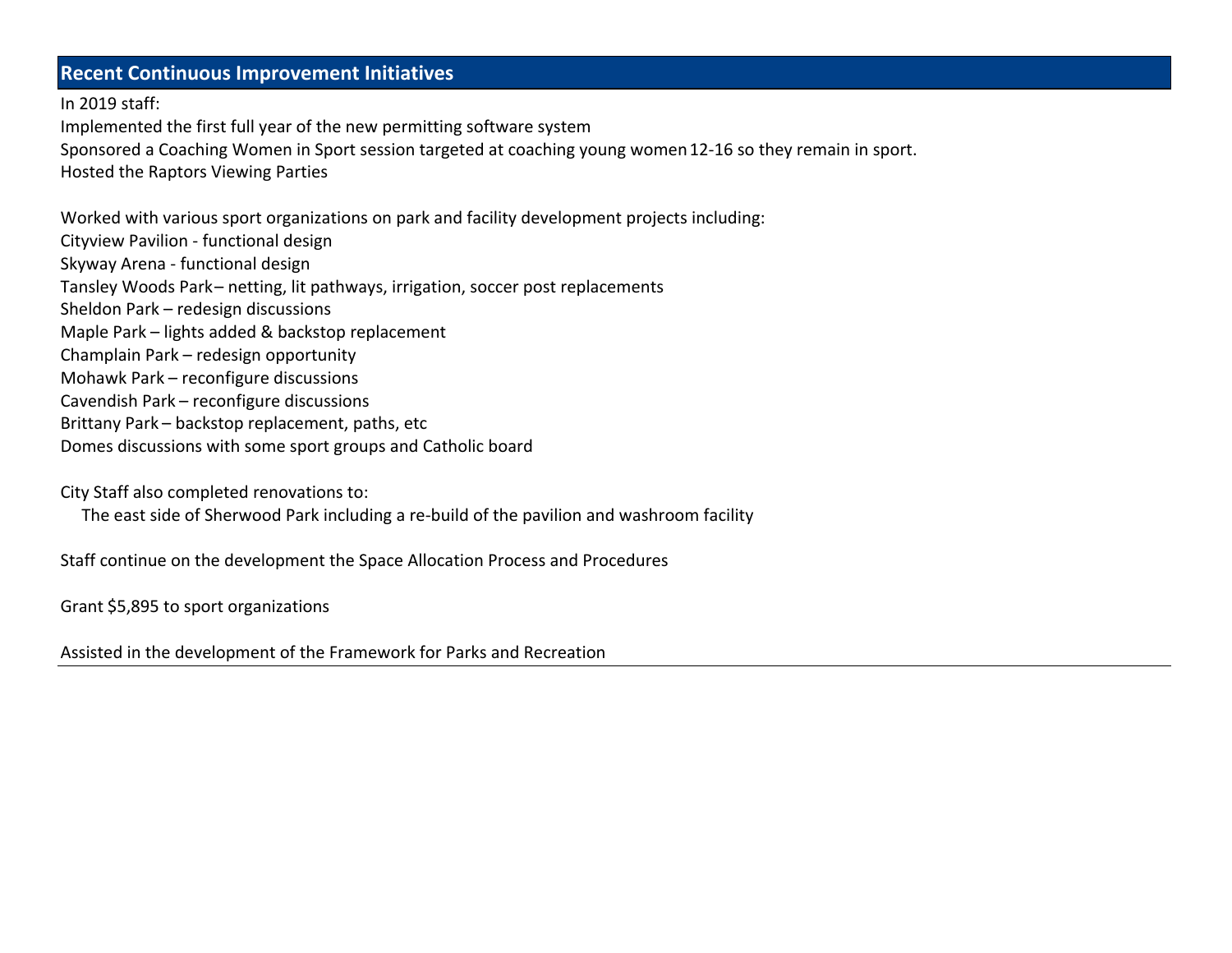## **Environmental Considerations**

When updating components of the physical plant or re-designing facilities staff seek options that are more efficient and have limited impact on the environment. A great example of this is in the design of Skyway arena and Cityview Pavilion both being as close to a carbon net neutral as possible by incorporating geothermal, electric Zamboni etc.

Putting building systems such as HVAC , arena compressors and lighting systems on a Building Automated System so that systems are being scheduled properly, and to avoid any equipment running while Facilities are not being used

Sport fields cultural practices ensure healthy turfgrass. With increase field quality there are environmental benefits of water conservation, groundwater and surface water quality preservation and improved recharge. With dense turfgrass stands improves soil erosion control and dust stabilization along with absorbing atmospheric pollution.

**Emerging Opportunities and Anticipated Risks**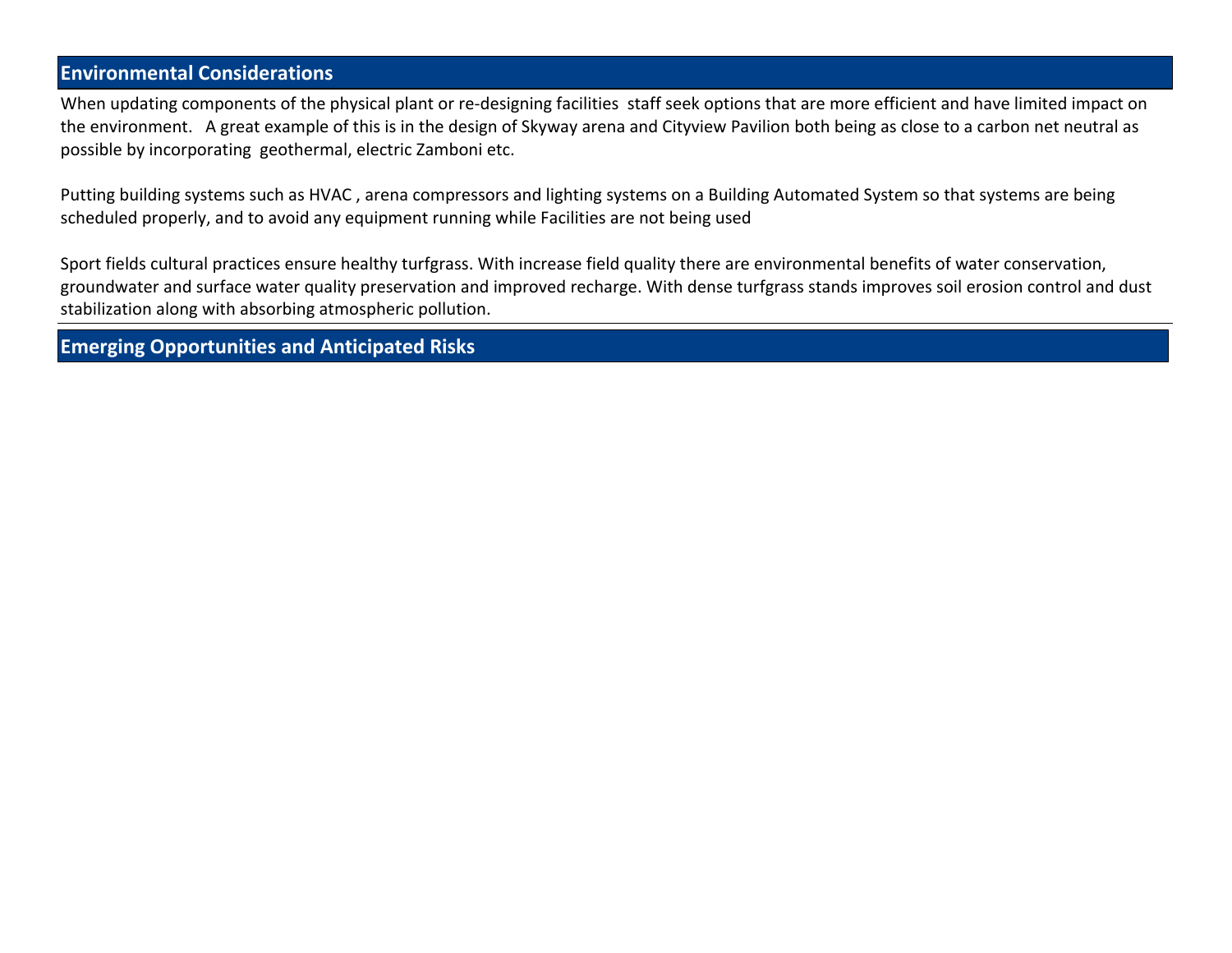| <b>Emerging Opportunities</b> | Staff will be launching the a Parks and Recreation Facility Master Plan in 2020 to identify the need for additional<br>recreation spaces.                                                                                                                                                                                                          |  |  |  |  |  |  |  |
|-------------------------------|----------------------------------------------------------------------------------------------------------------------------------------------------------------------------------------------------------------------------------------------------------------------------------------------------------------------------------------------------|--|--|--|--|--|--|--|
|                               | However with only one park left to develop and no more space for community centres. Organized Sport Support is<br>therefore looking at better ways to use sport venues, such as:<br>• Looking to get more space in schools<br>• Changing the current designs of parks and venues to be multi purpose and functional ex. artificial soccer/baseball |  |  |  |  |  |  |  |
|                               | fields combination<br>• Using non-prime hours                                                                                                                                                                                                                                                                                                      |  |  |  |  |  |  |  |
|                               | •Refocusing on recreational, learn-to, and house league play in tax support facilities and turn to partnerships or<br>private sector to support elite (Framework of Recreation)                                                                                                                                                                    |  |  |  |  |  |  |  |
|                               | The federal and provincial governments have announced programs to invest in recreation infrastructure                                                                                                                                                                                                                                              |  |  |  |  |  |  |  |
|                               | Other opportunities include reviewing the Joint Venture relationships and structure                                                                                                                                                                                                                                                                |  |  |  |  |  |  |  |
|                               | Continue to support sport organizations on bids for national and provincial competition.                                                                                                                                                                                                                                                           |  |  |  |  |  |  |  |
|                               | Renovating facilities that meet the needs of sport organizations may attract sport tourism events to Burlington,<br>which would benefit the community and local economy.                                                                                                                                                                           |  |  |  |  |  |  |  |
|                               | The Halton District School Board has identified two secondary schools as surplus and could be opportunities for<br>recreational use.                                                                                                                                                                                                               |  |  |  |  |  |  |  |
|                               | Staff received a number if inquires regarding community partnership. Some result in a formal proposal that are<br>evaluated. Two recent proposals include programming use of public tennis courts and outdoor basketball court.                                                                                                                    |  |  |  |  |  |  |  |
| <b>Anticipated Risks</b>      | The greatest risk for organized sport is having a full staff complement to adhere to the service standards to maintain<br>and operate sport spaces especially in arenas and sports fields                                                                                                                                                          |  |  |  |  |  |  |  |
|                               | There is increasing demands for elite sport at the determent of the recreational drop in opportunities, learn to<br>programs and house league play. In addition, residents that do not start early do not have a place to join to learn to<br>play the sport later in life.                                                                        |  |  |  |  |  |  |  |
|                               | As user fees and sport equipment cost increase sport is not affordable for some residents.                                                                                                                                                                                                                                                         |  |  |  |  |  |  |  |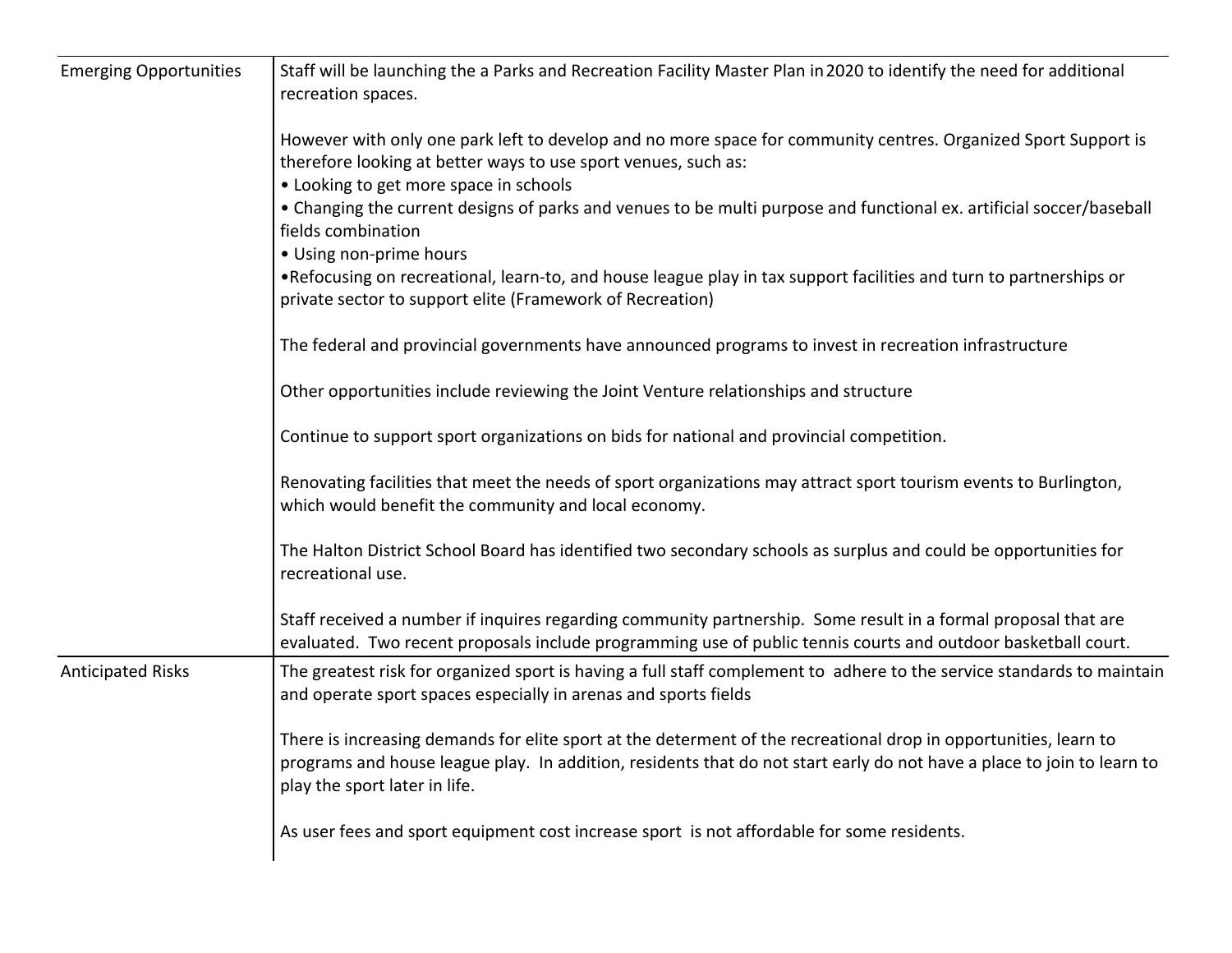|                                          | With an aging population, there is a risk that the current sport venues are not suitable for adult sport. This can be<br>addressed by changing the current designs of parks and sport venues as they are renovated.                                                                                                                                                                                           |
|------------------------------------------|---------------------------------------------------------------------------------------------------------------------------------------------------------------------------------------------------------------------------------------------------------------------------------------------------------------------------------------------------------------------------------------------------------------|
|                                          | The competition for leisure time trends towards screen time. There is a risk that people will not participate in sport,<br>decreasing both their ability to be active enough to meet good health and their sense of belonging.                                                                                                                                                                                |
|                                          | The City's reputation is at risk if we do not meet the service levels for sport venue maintenance, especially during<br>sport tournaments and events. Expanded facilities and services are needed, such as park washrooms, bullpens,<br>dugouts and spectator seating.                                                                                                                                        |
|                                          | Trends in sport can vary depending on outside forces, such as the success of a professional sports team. If the City is<br>not nimble enough to shift with the trends, its reputation could be at risk.                                                                                                                                                                                                       |
|                                          | Sport organizations depend on volunteers to run their programs. If there are not enough volunteers, the City would<br>have to decide if it would provide that sport to residents.                                                                                                                                                                                                                             |
|                                          | Both the Catholic and Public School boards are reviewing student accommodations and looking at the possibility of<br>school consolidations which could remove community and park spaces in the city and venues for sport. Recently<br>Lester B Peason's triple gym was taken out of inventory.                                                                                                                |
| <b>Enterprise Risk</b><br>Considerations | Labour Market and Workforce - Recruitment, Retention, Compensation, Skills, Competencies<br>Financial Sustainability - Sustainability, Budget<br>Climate Change - Increasing number of severe weather events<br>Technology - IT Systems, Staff Expertise and Competency<br>Capacity and volume of work - Projects, Process Changes, Technology Changes<br>Growth and Affordability - Position in GTHA, Growth |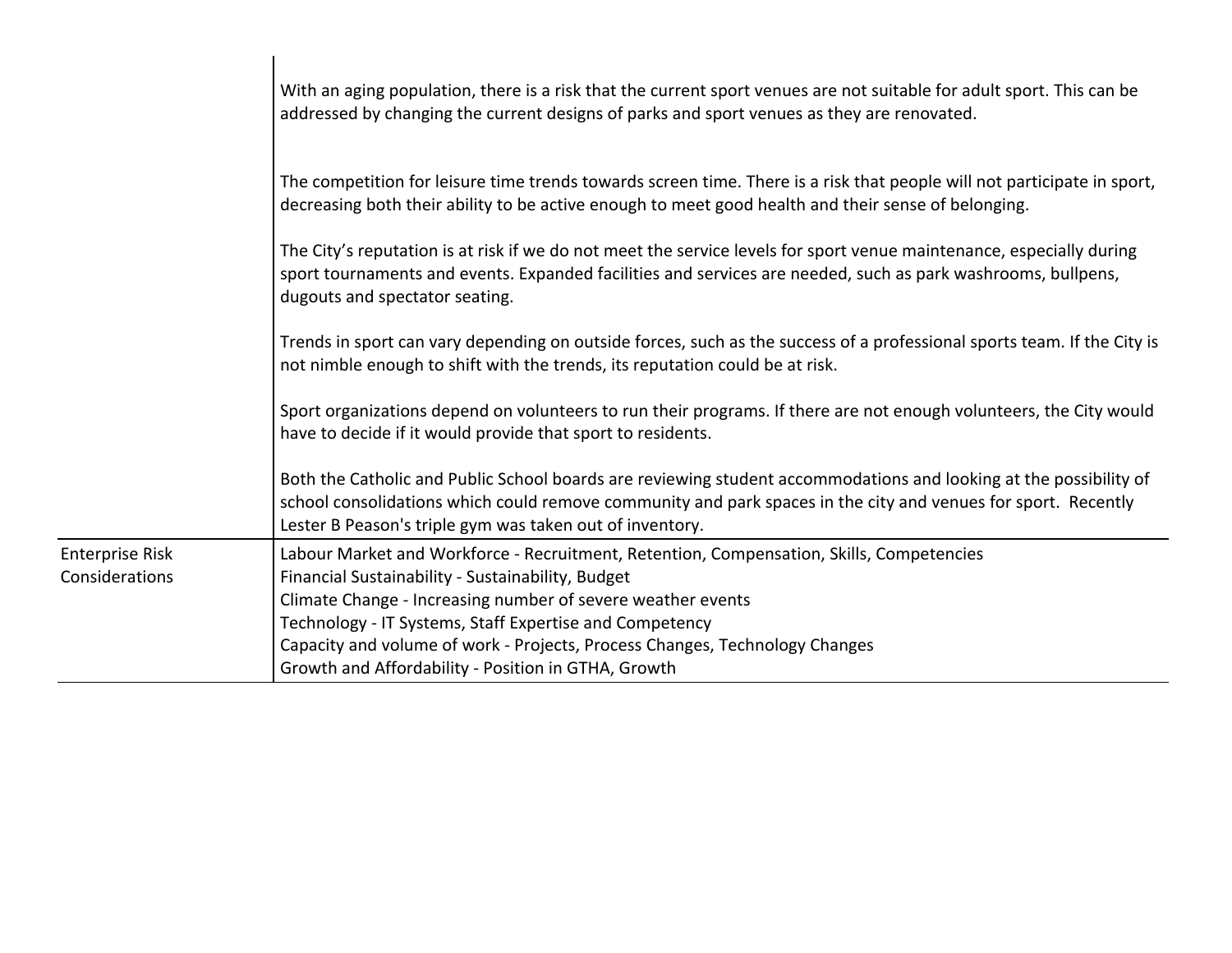| <b>Service Initiatives</b>                                                                             | <b>Target Completion</b> |  |  |
|--------------------------------------------------------------------------------------------------------|--------------------------|--|--|
| Adoption of A Framework for Community Recreation in the City of Burlington                             | Mar 2020                 |  |  |
| The opening of the new Community Centre at Skyway and Park                                             | Dec 2022                 |  |  |
| Revise and implement the Space Allocation Process that supports the Framework for Community Recreation | Dec 2019                 |  |  |
| Update the Parks and Recreation Asset Master Plan                                                      | Dec 2021                 |  |  |
| Update the Joint Venture Policy                                                                        | Jun 2020                 |  |  |
| The opening of the park on the west side of Sherwood Forest Park including the new community centre    | Dec 2024                 |  |  |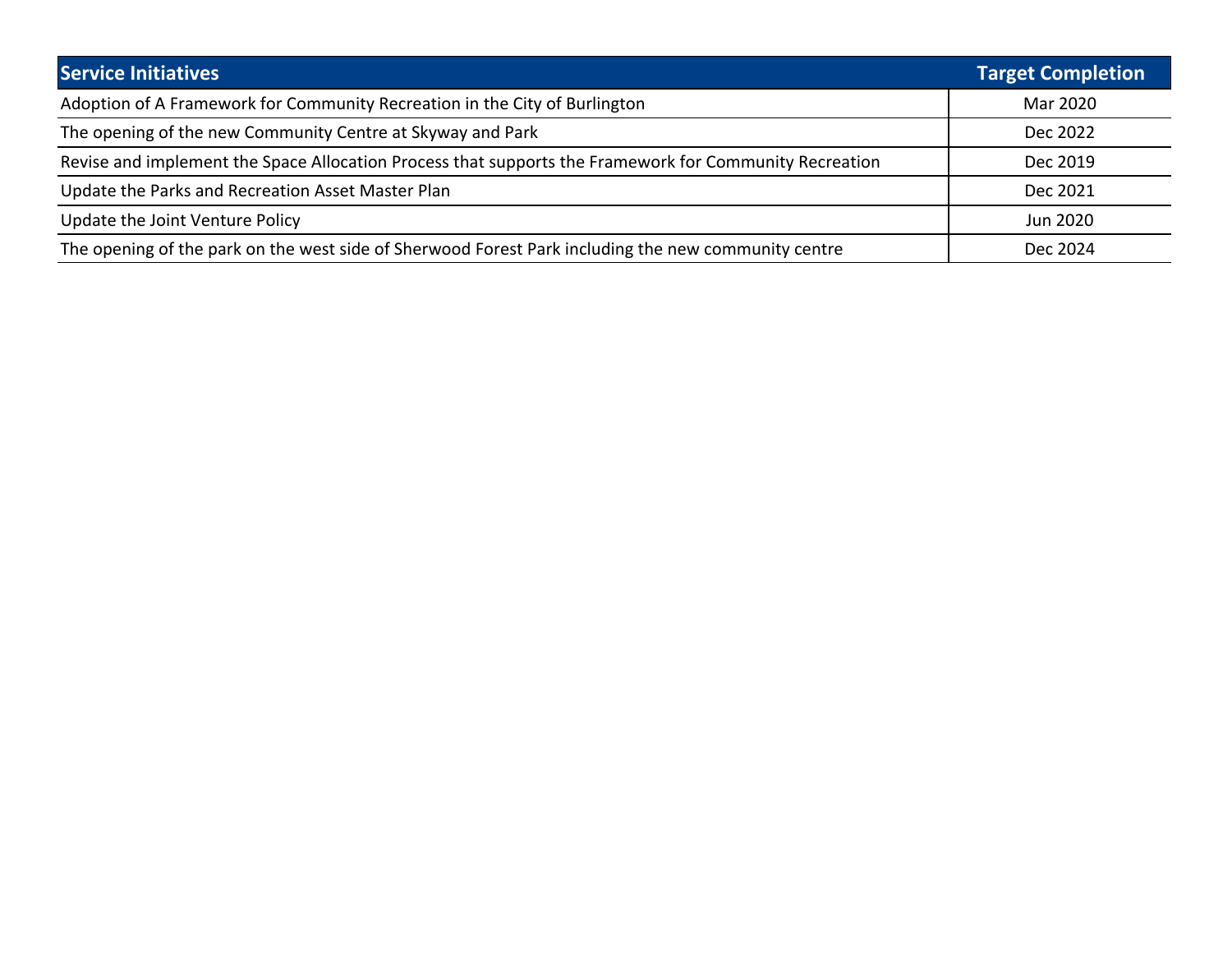# **MEASURING SUCCESS**

#### **How much did we do?**

| <b>Performance</b>         | 2015      | 2016      | 2017      | 2018 Actual | 2019            | 2020            | 2021            | 2022            |
|----------------------------|-----------|-----------|-----------|-------------|-----------------|-----------------|-----------------|-----------------|
| <b>Measurement</b>         | Actual    | Actual    | Actual    |             | <b>Forecast</b> | <b>Forecast</b> | <b>Forecast</b> | <b>Forecast</b> |
| Total hours of sport venue | 83.045    | 107,222   | 87.250    | 86.457      | 89,779          | 87.500          | 87.500          | 90,500          |
| luse                       |           |           |           |             |                 |                 |                 |                 |
| Total number of sport      | 2,229,661 | 2,801,218 | 2,402,450 | 2,314,990   | 2,716,445       | 2,300,000       | 2,300,000       | 2,720,000       |
| participants               |           |           |           |             |                 |                 |                 |                 |

#### **How well did we do it?**

| Performance                          |        | Total Investment per Sport Participant                                                                                                                                                                                                                                                                              |        |                                               |        |        |        |        |        |
|--------------------------------------|--------|---------------------------------------------------------------------------------------------------------------------------------------------------------------------------------------------------------------------------------------------------------------------------------------------------------------------|--------|-----------------------------------------------|--------|--------|--------|--------|--------|
| <b>Measurement</b>                   |        |                                                                                                                                                                                                                                                                                                                     |        |                                               |        |        |        |        |        |
| Story behind the data                |        | Council continues to invest in the renovation of sport facilities such as Skyway Arena closed from<br>March 2020 re-opening Sept 2021 resulting in a drop in particpation as ice facilities are at 95% capacity<br>utlization during prime time and loss hours cannot be accomodated elsewhere in the arena system. |        |                                               |        |        |        |        |        |
|                                      |        |                                                                                                                                                                                                                                                                                                                     |        | <b>Total Investment per Sport Participant</b> |        |        |        |        |        |
| \$2.50<br>\$2.00<br>\$1.50<br>\$1.00 | \$1.08 | \$1.47                                                                                                                                                                                                                                                                                                              | \$1.29 | \$1.58                                        | \$1.79 | \$1.61 | \$1.93 | \$1.96 | \$1.69 |
| \$0.50                               | 2014   | 2015                                                                                                                                                                                                                                                                                                                | 2016   | 2017                                          | 2018   | 2019   | 2020   | 2021   | 2022   |